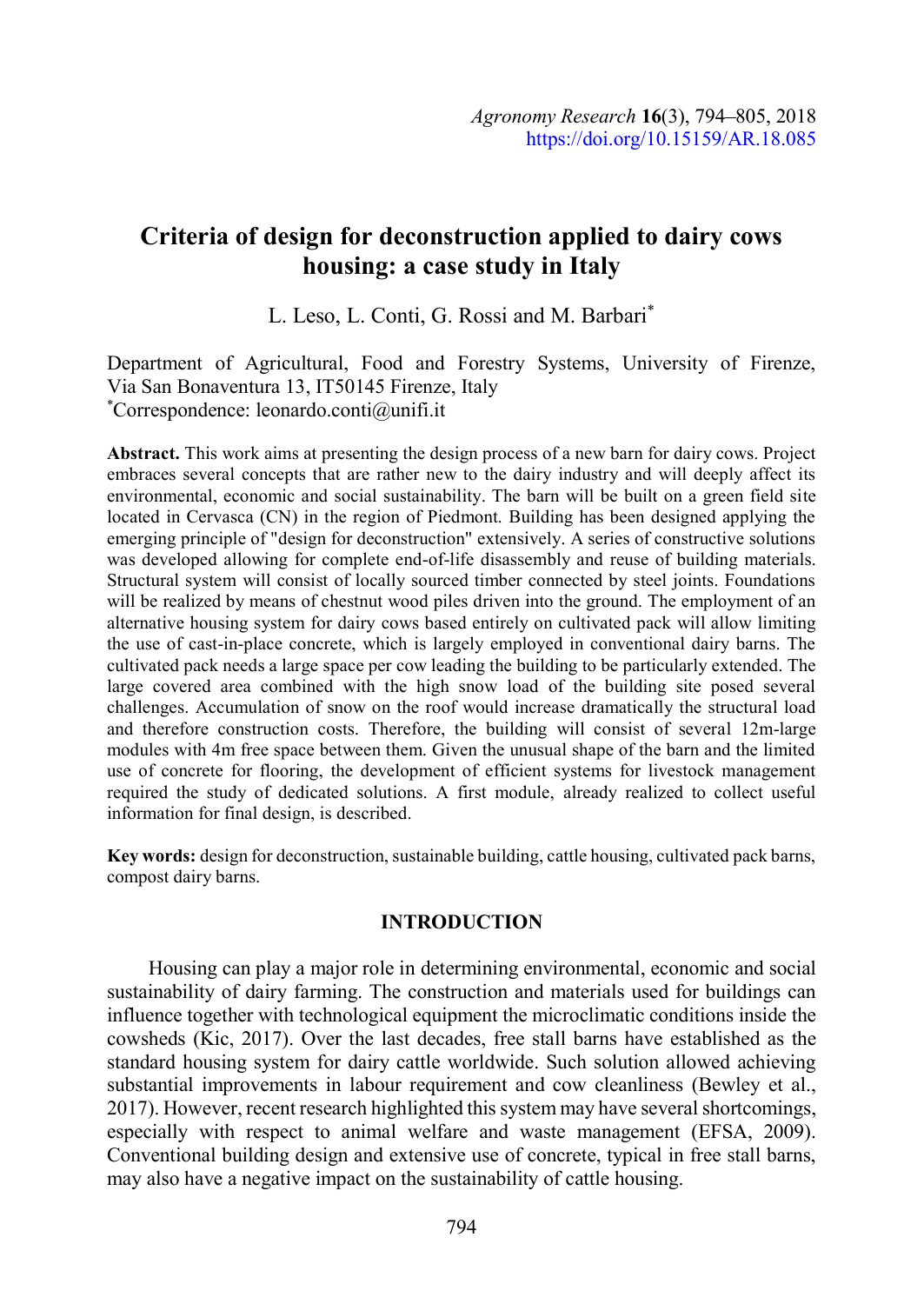Cultivated pack barns (CPB), also known as compost bedded pack barns, are an alternative housing systems for dairy cows, which showed potential to improve animal welfare (Barberg, 2007a; Leso et al., 2013). In CPB, cows are provided with an open bedded pack area for resting and walking rather than individual stalls and concrete alleys. The bedded pack, which is a mixture of bedding material and animal excreta, is cultivated daily to foster the evaporation of water and maintain adequate hygienic conditions for the cows. Such housing system was developed in recent years mainly to improve the welfare of cows.

Scientific research showed that cows housed in compost barns have healthier claws and legs likely due to the reduced concrete surfaces and less injury-causing obstacles in the barn compared with the conventional free stall housing system (Fulwider et al., 2007; Kester et al., 2014). Although some authors expressed concerns about cow cleanliness and udder health, recent findings showed that, if properly managed, this housing would allow maintaining adequate udder health and milk quality (Black et al., 2014). Other advantages of CPB regard cows longevity and improved behaviour (Enders & Barberg, 2007; Leso et al., 2014). Better welfare may result in improved productivity, lower production costs and reduced use of medicines and antibiotics (von Keyserlingk et al. 2009).

Compared with free stalls, employing CPB would also allow producing higher quantities of solid effluents while reducing the amount of liquid wastes. Solid manure can be easily stocked and demonstrated to produce less odour compared with slurry. Recent research also showed this material is a valuable fertilizer, especially due to the very high content of organic matter, which improves soil structure over the long term (de Boer, 2014). Furthermore, employing CPB could reduce the use of (cast-in-place) concrete, especially for paving, in the areas dedicated to the animals.

Construction waste management has become extremely important due to stricter disposal and landfill regulations, and a lesser number of available landfills (Rios et al., 2015). Design for Deconstruction (DfD) is a concept in building science, which has the potential to improve the management of construction waste and thus contributes reducing the environmental impact of a building.

Design for Deconstruction is a concept in building science based on the use of recyclable, renewable, locally available and environmentally friendly raw materials, with low environmental and economic impact according to six main principles for sustainable construction: to minimise resource consumption; to maximise resource reuse; to use renewable and recyclable resources; to protect the natural environment; to create a healthy and non-toxic environment; to pursue quality in creating the built environment (Miyatake, 1996).

These topics are a priority for authors, who over the years have carried out several projects regarding the sustainable development of agricultural buildings (Barbari et al., 2003; Barbari et al., 2012; Conti et al., 2016). The deconstructable anthropization should be considered for reversible changes of the places, in order to increase the temporary business needs of farming without compromising the original conditions of the territory. In fact, buildings that can be destroyed and eliminated at the end of their functional and planning life, using no additional resources and disposed causing no environmental pollution, can be considered deconstructable. The purpose of DfD consists in 'increase resource and economic efficiency and reduce pollution impacts in the adaptation of and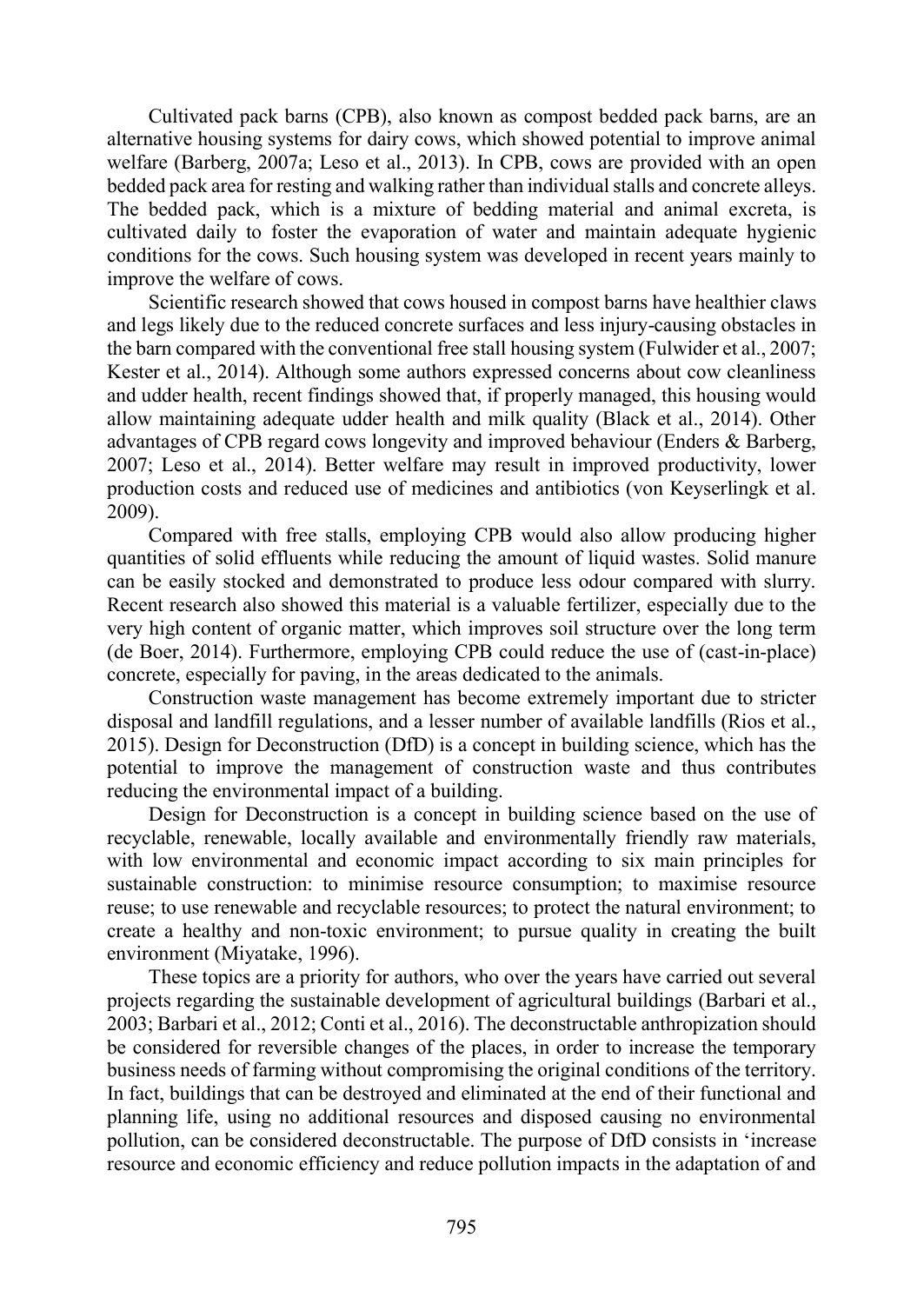eventual removal of buildings, and to recover components and materials for reuse, remanufacturing and recycling<sup>7</sup> (Pulasky et al., 2003).

To achieve these objectives, it is necessary to make coherent choices in all phases of the design process. In particular, it is important to consider an integrated design connected to the choice of natural and locally available building materials, of suitable building technologies and to the analysis of economic and environmental costs for the potential decommissioning of the sustainable building. The main criteria of the building systems adopted are based on the disassembly of each element in parts conveniently transportable, storable, and reusable without heavy reconditioning interventions. These criteria seem to find practical applications in the  $7<sup>th</sup>$  Environment Action Programme, which will address European environment policy until 2020 (EAP, 2016).

To date, concepts of DfD have been poorly implemented in the design of cattle housing. The present work aims at describing and discussing the design process of a new barn for dairy cows. The project embraces several concepts that are rather new to the dairy industry, including CBD and DfD, which can improve its sustainability. The design process started in 2013 and is still on-going. However, main building solutions and general layout of the barn have been identified. A first module, already realized to collect useful information for final design, is also described.

### MATERIALS AND METHODS

#### Case study

The case study presented in this paper resulted from the collaboration between the Department of Agricultural, Food and Forestry Systems (GESAAF) of the University of Firenze and Cascina Bianca, a certified organic dairy farm located in Piedmont, Italy. Cascina Bianca already owns housing facilities for about 70 lactating cows (Fleckvieh breed), delivering about 1,400 kg of milk per day, but the farm aims at expanding the milk production to  $7,000 \text{ kg day}^{-1}$ . Therefore, one of the main objectives of the project was to build a new barn capable of housing the number of animals required to achieve the target daily milk production. Recent evidence shows that environmental concerns and societal perception of farming are becoming urgently important (Boogaard et al., 2011). Since Cascina Bianca processes and markets directly organic dairy products, developing a project that meets the fast changing needs of consumers was crucial. Hence, the department GESAAF was asked to help identify solutions to improve sustainability of the new housing facility. Besides improving productivity, project was expected to reduce environmental footprint and ensure high levels of animal welfare as well as being economically sound.

#### Construction site and context

The barn will be built on a green field site located in Cervasca (CN), Piedmont, Italy (44.405583, 7.500528). The area is in the south-western edge of the Po plain, at the foot of the Western Alps. The construction site is mostly flat and approximately rectangular in shape, with the main length lying on the North-South direction. Soil is loam with high presence of gravel. In the area, climate is continental temperate, with cool to cold winters and warm summers. Mean month temperatures range between 1.5 °C in January to 20.5 °C in July (Arpa, 2011). Maximum temperatures can be particularly high ( $>$  30 °C) in summer, potentially causing sever heat stress conditions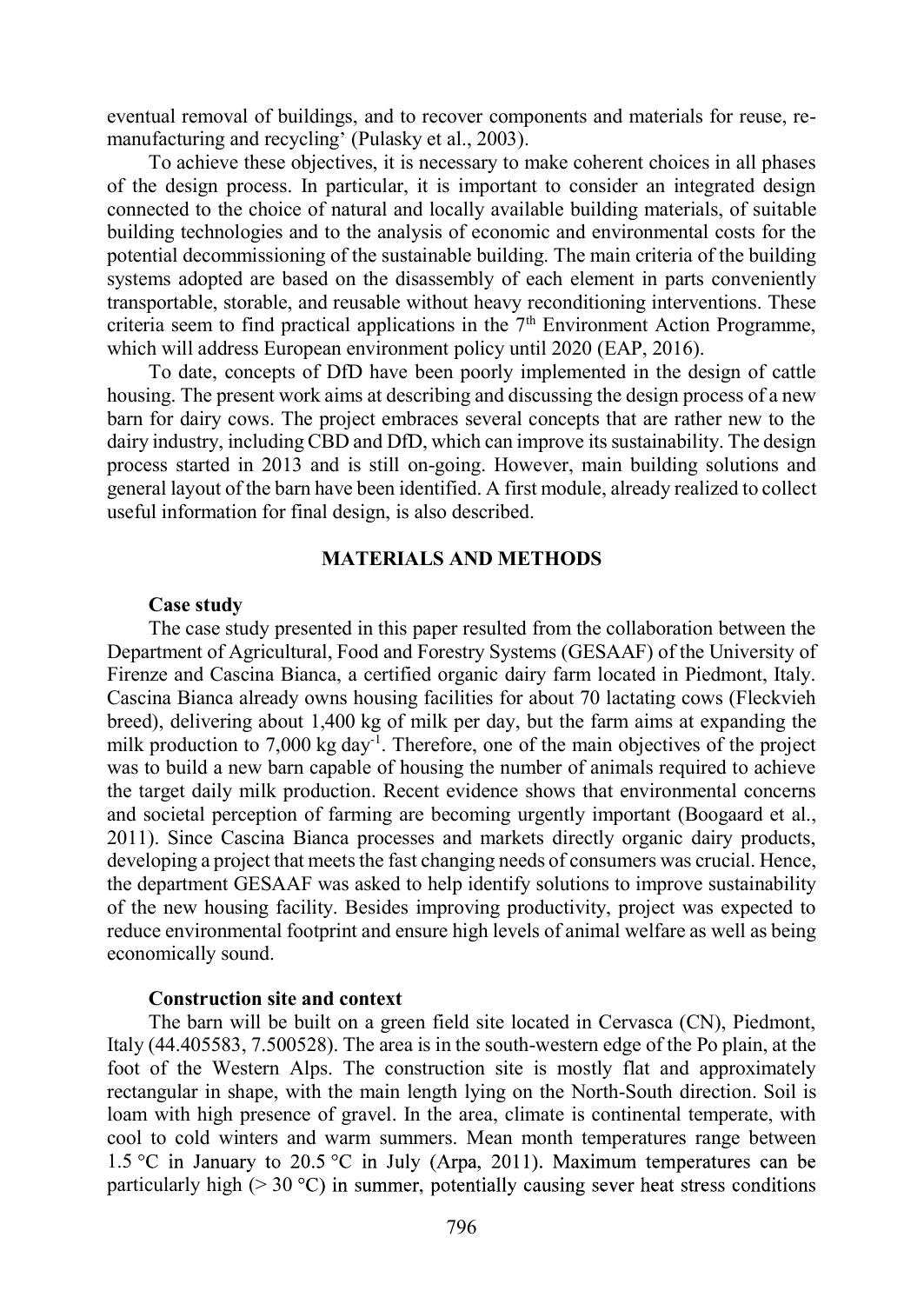for dairy cattle (West, 2003). Prevailing wind flow from South-West while average annual precipitation is 1028 mm (Frattiani et al., 2007). Proximity with the Alps makes the area prone to high snowfall during the winter. Italian law sets a minimum design snow load of 240 kg m<sup>-2</sup> for this particular area (D.M. 14 Gennaio 2008, Italian Government). Besides agriculture, forestry is very well developed in the area, particularly due to the wide availability of chestnut (Castanea sativa).

# Project constrains

As already noted, project was expected to deliver a high level of sustainability. In particular, the main constrains set by Cascina Bianca were:

building has to be designed according to the principles of DfD as the entire facility will have to be completely removed (and most materials recycled) when obsolete (expected life time 20 years);

- building has to be pleasant, consumers friendly, provide unobstructed views of the internal spaces and realized mainly with natural and locally sourced materials;

- cows have to be provided with high level of animal welfare, with special focus on limiting risk for painful diseases and fostering natural cattle behaviour;

- production of liquid effluents has to be limited as much as possible while high quality solid effluents are strongly desired.

# Prototype building and test

In 2014, Cascina Bianca built a prototype building in order to test the feasibility of the project and measure effects on animal welfare (Fig. 1). The prototype building has been realized employing the same techniques and materials described below and can therefore provide useful indications about the performance of the housing system. The prototype building was 10 m wide and 40 m long with a total covered area of 400 m<sup>2</sup>, of which  $340 \text{ m}^2$  were bedded.



Figure 1. External view of the prototype building used for test.

# RESULTS AND DISCUSSION

One of the first steps in the design process was identifying the housing system for the cows. Several solutions have been investigated and compared. Conventional systems like straw yards (SY) and free stalls (FS) have been quickly discarded due to the need of large volumes of concrete, which would have limited the deconstructability of the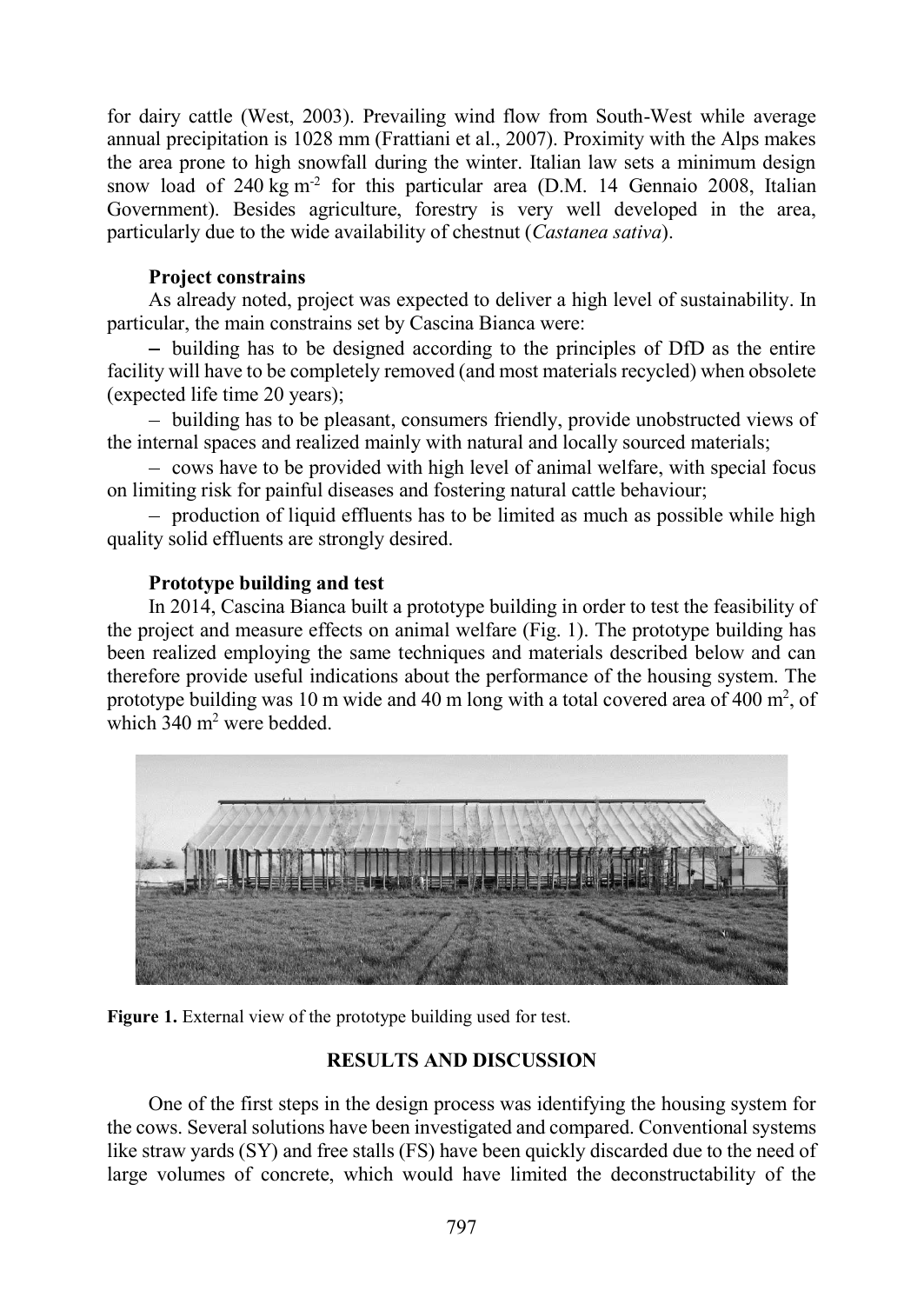building (Salama, 2017). Also, both SY and FS may pose some limitations to animal welfare. Free stall housing showed to increase risk of foot and leg disorders, which represent a major welfare problem for dairy cattle (Kester et al., 2014). On the other hand, SY may result in poor udder health, especially due to high exposure to environmental mastitis-causing bacteria (Fregonesi & Leaver, 2001).

A housing system based on CPB was selected primarily because of the documented benefits regarding animal welfare (Bewley et al., 2017), which was one of the main focus of the project. Besides that, CPB would result in a very simple housing facility, with a unique large open area for the animals. Compared with FS, a CPB requires less steelwork and potentially less concrete. This allows applying extensively the concepts of DfD and has the potential to reduce construction costs. Moreover, employing CPB would limit the amount of liquid effluents produced while increase solid manure.

Normally, CPB consist of two separate areas for resting and for feeding. Resting area is bedded and pack thickness can vary from few cm to more than 1m depending on management (Klaas & Bjerg, 2011). Depending on the country and begging management, the floor beneath the bedded pack can be paved or not. In most cases CPB in Italy have a cast-in-place concrete floor in the resting area (Leso et al., 2013). Barberg et al. (2007b) reported that CPB in Minnesota are commonly bedded upon a clay base. Other research found that most CPB in the Netherlands have a concrete floor, while just one Dutch CPB was provided with a plastic foil under the bedding (Galama et al., 2011). In CPB, 30 to 50% of the total cow excreta are produced in the feeding area (Janni et al., 2007). For this reason, the floor of the feeding area is generally not bedded and made up of concrete (close or slatted) to facilitate frequent removal of manure.

To reduce as much as possible the use of concrete and steelwork, the housing system for the new barn of Cascina Bianca will consist of a unique continuous bedded area on which the cows will rest, walk and eat. Therefore, there will be no distinctions between the resting and the feeding areas. To ensure homogenous distribution of excreta over the bedded area, cows will be fed with movable feed troughs (Fig. 2). The troughs will be filled with fresh feed and moved on a new spot every day. Bedding will be 0.8 to 1.0 m-deep and the floor beneath will be realized with a plastic foil. A layer of sand will be placed above the foil to protect it even though the pack stirring operations, which will be carried out once or twice a day, will



Figure 2. The movable feeding trough system allows spreading the manure over the entire area of the bedded pack, without the need of a concrete alley.

occur at a maximum depth of 0.25–0.3 m. Previous experiences in CPB with deep bedding suggest that just the upper part of the bedded pack needs to be removed and substituted periodically (normally once a year) with new material, while the lower layer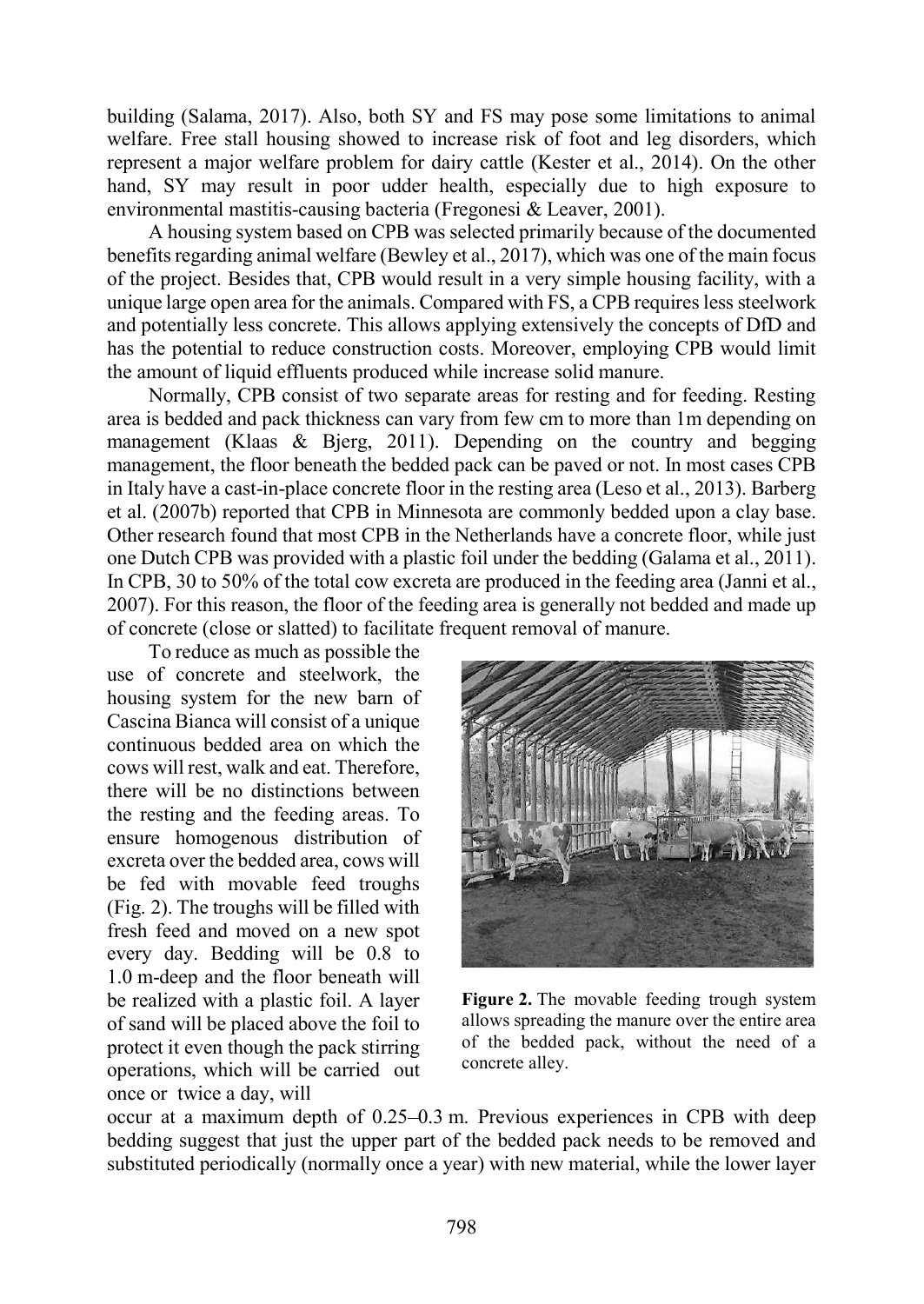can be left in place (Galama et al., 2011). This management guarantees the plastic foil is not damaged by machines and makes concrete paving beneath bedding unnecessary.

In compost barns throughout the world, several kinds of bedding have been employed, based on climate, local availability and market price. Most common seem to be sawdust and woodchips (Klaas & Bjerg, 2011). However, the price of wood-based materials has increased in recent years mainly due to the use as alternative energy sources. Cascina Bianca will adopt green waste compost sourced from a local composting plant as bedding. Besides being environmentally friendly, this material resulted to be particularly cheap on the local market. Besides reducing costs associated with bedding, employing compost allows shortening the loop of organic wastes within the local economy and can contribute generating a positive perception of the farm. The employment of compost bedding coupled with the movable feeding system will result in the production of a single type of effluent. Such material, being relatively dry and solid, can be easily stocked and managed. Recent research also showed this material is an excellent fertilizer, especially due to the very high content of organic matter, which improves soil structure over the long term (de Boer, 2014). This aspect makes it very well suited to organic farming systems.

Although this kind of CPB housing would allow a high level of animal welfare, as the cows are not exposed to concrete flooring, the cultivated pack needs a large area, leading the building to be particularly extended. First aim of Cascina Bianca is building an housing facility to increase production of milk up to  $7,000$  kg day<sup>-1</sup>. Considering a milk yield per animal of 25 kg day-1 (which is the actual milk production level at Cascina Bianca), the new barn will need to house 280 lactating cows. Space for 40 dry cows and 40 pregnant heifers will also need to be provided, leading to a total capacity of 360 dairy cattle. Previous research indicates  $30m^2$  cow<sup>-1</sup> can be an adequate animal density in CPB systems that are not provided with scraped feeding area (Klaas  $\&$  Bjerg, 2011). The barn will therefore have a covered area of  $10,800$  m<sup>2</sup>, excluding the milking facility.

Cows will be milked twice a day in a 20+20 herringbone parlour. A dedicated building will accommodate the parlour and other necessary facilities including the milk and equipment rooms, the holding pen and the cows treatment area. Such building will be constructed using the same techniques and materials employed for the superstructure of cattle housing. However, the whole building will be paved with concrete to facilitate cleaning operations. Conventional building solutions (concrete and bricks) will also be used to create the internal and external walls of the milking centre. Effluents generated in this area will be collected in a dedicated tank, and will represent the only liquid waste produced.

#### Building layout and structure

Structural system consists of locally sourced timber connected by steel joints and supporting truss work in wood. The bearing structure is composed of pillars in solid chestnut wood (diameter 0.15 m, nominal length 6.25 m), the roof has a nominal span of 12 m, and overall height is 8.25 m. The anchor joints with pillars are simply placed flat on a wood beam under the roof truss. Foundations are realized with chestnut wood pillars driven into the underground to a depth of 2.4 m.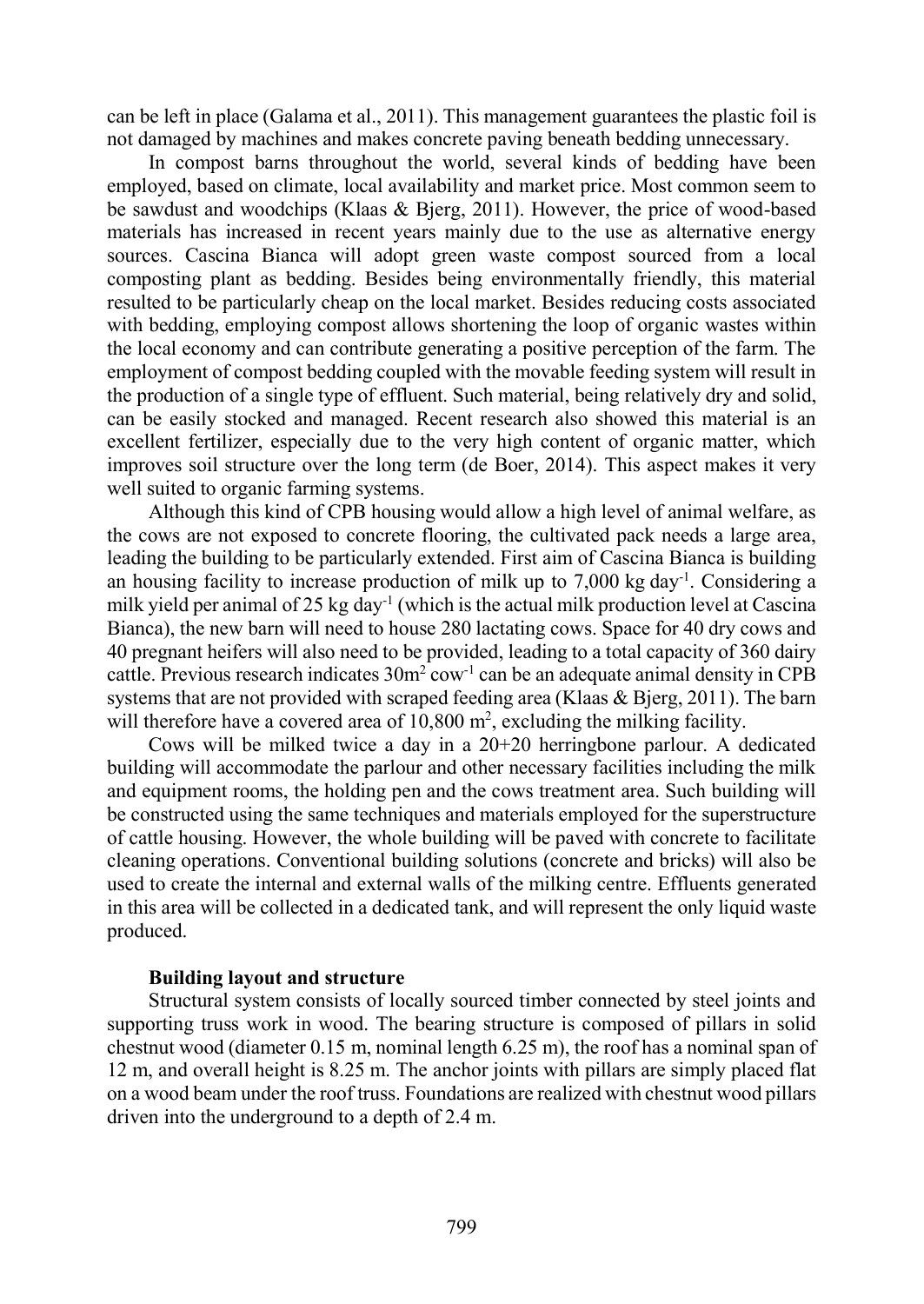The very large covered area combined with the high snow load of the building site (240 kg m-2) posed several challenges. The snow accumulated on the roof increases dramatically the structural load and therefore construction costs. Therefore, it is necessary to adopt a solution that consists to build a simple structure with a moderate clear span of 12 m for a total length of 180 m. This kind of buildings will be replicated throughout 4 modules of building separated between them with a distance of 4 m (Fig. 3).



Figure 3. Plan view of the building.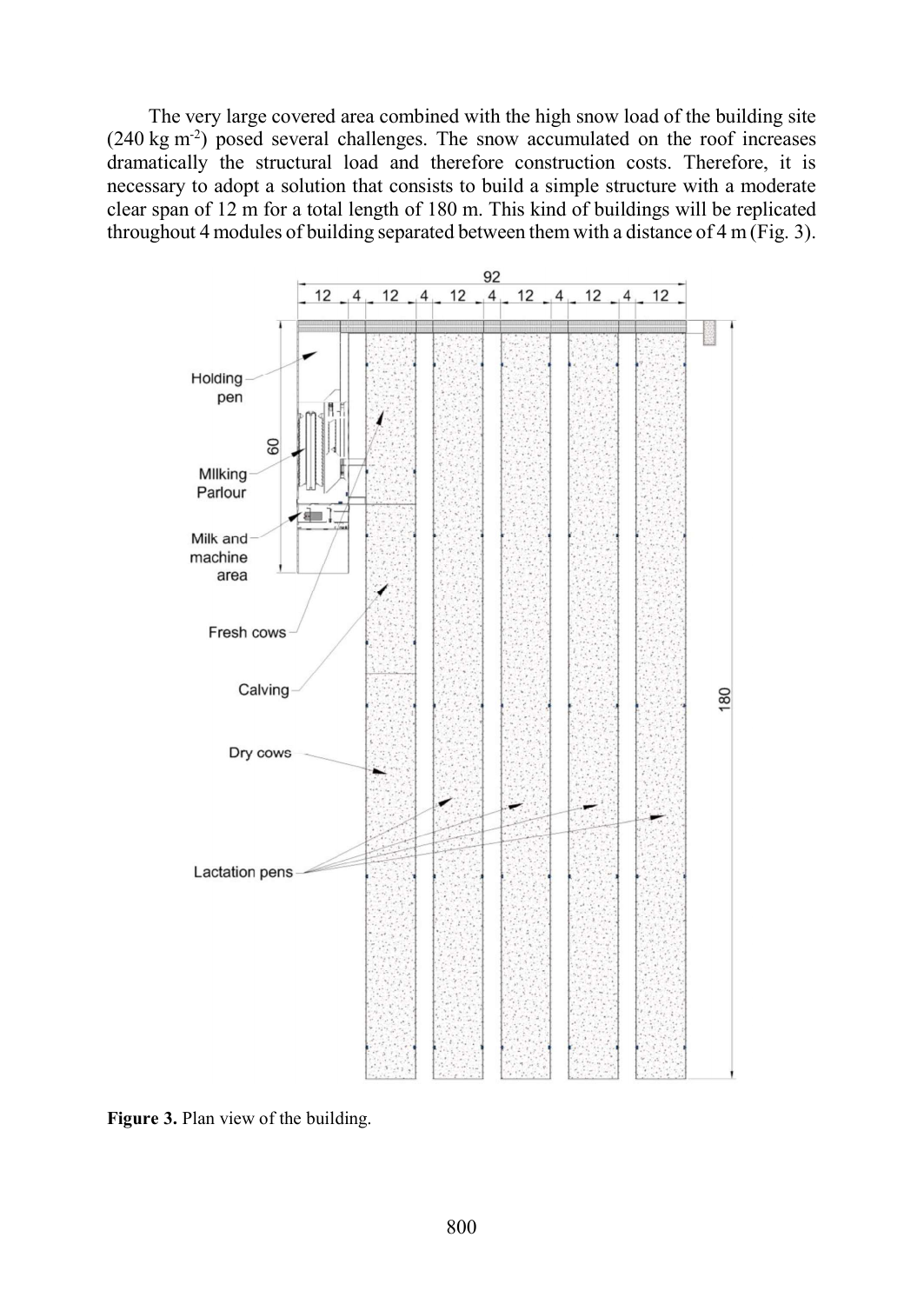All structures, including the milking centre will be covered with a transparent PVC foil, derived from the greenhouse sector. The transparent covering is recyclable and will help creating bright and pleasant interiors as well as contributing to maintain the bedded pack dry and comfortable for the cows. To avoid excessive heat load, a plastic shading net will be installed over the transparent covering during summer months. Moreover, a row of trees will be planted between each module with the aim of fostering natural shading of the structure as well as creating a more natural-looking environment (Leso et al., 2017). A cross section of one of the building modules is reported in Fig. 4.



Figure 4. Cross section representing one of the building modules.

## Building materials

In the context of building removal, some materials are better suited to recycling, some to reuse. Metals, for example, are well suited to recycling. Steel can be roughly treated (bent, torn apart and otherwise) and still retain a relatively high value. Even if it is intermixed with other materials, metal can be separated (magnetically) for recycling (Falk, 2002). As regards to the selection of building materials for the design of the sustainable cattle housing, the technical features are shown here:

Chestnut timber: if solid lumber is mistreated and broken up, it is impractical to separate it from other building materials and any value is vastly reduced (Falk, 2002). In order to respect this point only local round chestnut has been used.

- Steel plate joints: simple and standardized structural connections can enhance the assembly and disassembly process. For example, modular connections, such as the new rigid key-type joint or an older modular connection called Saxe clips for structural steel, allow steel members to be easily disassembled and reused. These modular connections require as little as one bolt and no welding for installation, resulting in a simplified construction process and contributing to a shorter construction schedule. Attention to connection details is critical for future reusability of structural elements. Complex and unique connections increase installation time and complicate the deconstruction process. Fewer connections and consolidation of the types and sizes of connectors will reduce the need for multiple tools during deconstruction (Guy  $\&$  Shell,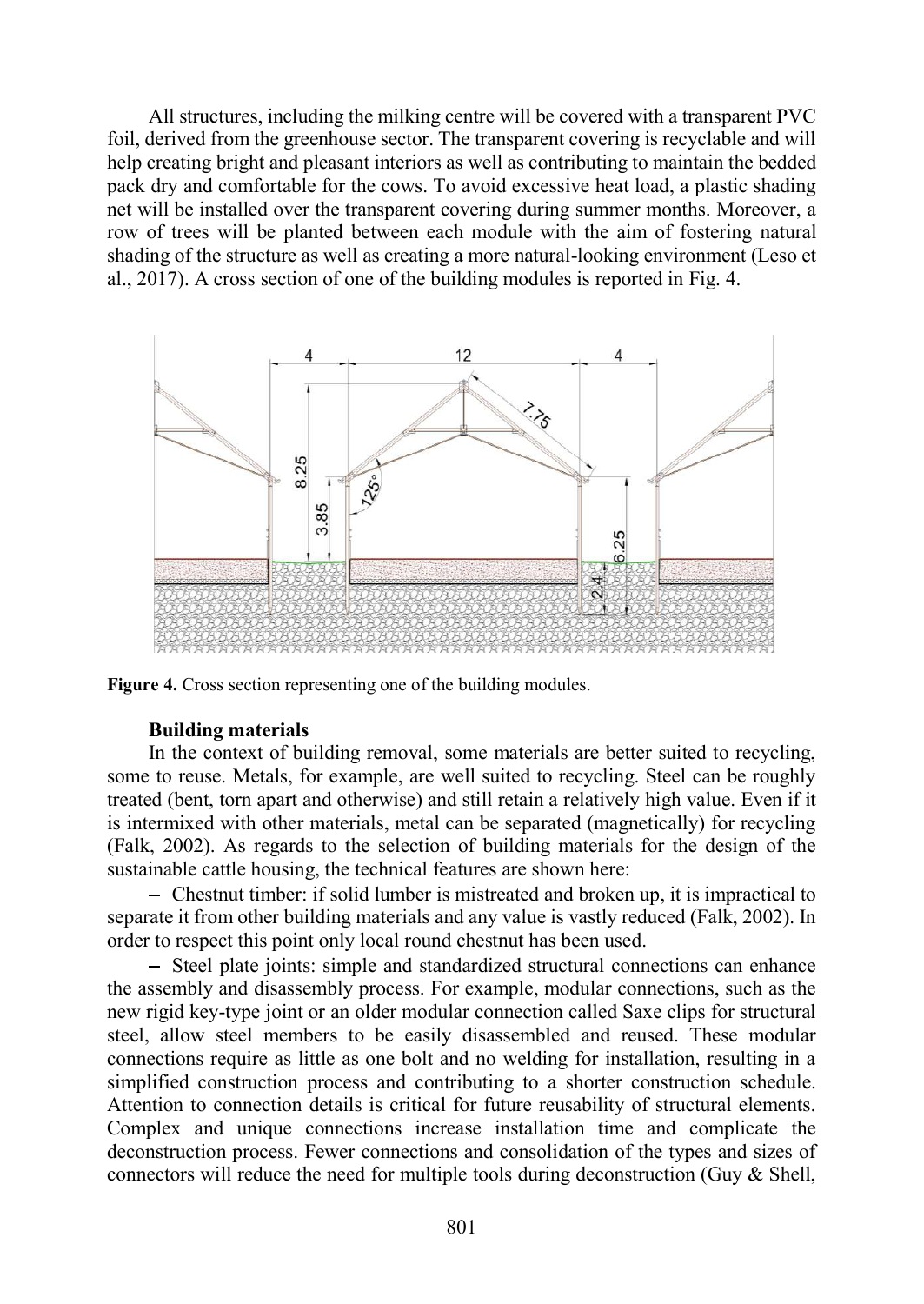2002). Simple and standard connections that facilitate the ease of disassembly and full recovery of reusable materials are necessary to close the loop on material reuse (Pulaski et al., 2003). Metallic joints mainly made of galvanized steel (hot-dip galvanizing or electrogalvanized) are recyclable. Recycling consists of separating steel from zinc, in order to obtain materials with the same initial physical and chemical properties.

- Plastic film: cheap, durable and versatile, plastics bring us multiple benefits. But these materials can also pose problems when plastics end up in the environment, with impacts on nature, the climate and human health. To make recycling easier, plastic manufacturers have implemented a numeric resin identification. DfD must respect this code system in order to simplify reuse and to promote the use of recycle plastic.

### Livestock housing and handling solutions

Given the unusual shape of the barn and the limited use of concrete for flooring, the development of efficient systems for livestock feeding and management required the study of dedicated solutions. Housing for cows will be organized in 5 distinct modules (Fig. 3). One of them (the closest to the milking parlour) will accommodate 3 pens for different production stages: 1) dry cows, 2) calving pen, 3) freshly calved and special attention cows. The remaining modules will house all lactating cows, offering flexibility to create up to 4 groups of animals. This allows providing different rations tailored to the nutritional requirement of each group. Also, lactating cows can be separated based on their parity. A sorting gate placed at the exit of the milking parlour will allow separating individual cows that need to be examined, treated or inseminated. A dedicated treatment area, provided with insemination and treatment chutes, will facilitate animal husbandry operations.

## Results obtained with the prototype building

The prototype building realized in 2014 allowed Cascina Bianca to assess the feasibility of the project and evaluate construction methods and building materials. After more than four years from construction, the structure and in particular the wooden posts driven into the ground showed no apparent signs of deterioration indicating the building techniques employed can be sustainable over the mid- to long-term.

Furthermore, to assess effects on animal welfare and performance, a trial was organized in cooperation with the University of Turin, Department of Veterinary Science (Bellino, 2014). Twenty two primiparous cows (Fleckvieh breed) were randomly divided in two groups. The first group was housed in a conventional free stall barn while the second was housed in the prototype building with CPB housing system. The 11 cows in the group CPB-TRTM were allocated  $30.9 \text{ m}^2$  animal<sup>-1</sup>. All cows were fed the same TMR ration and milked 2 times a day in a 5+5 herringbone parlour. Experiment lasted 8 months (from February 2014 to October 2014), during which the animals were constantly monitored to determine milk production and quality. Animal behaviour was monitored by direct observations carried out by a trained operator. Air temperature and temperature of the bedding in the prototype building were also monitored during the course of the study.

Results of the trial carried out in the prototype building indicated cows housed in CPB were healthier and produced higher quality milk compared with those in the conventional free stalls system (Bellino, 2014). In particular, cows in CPB-TRTM showed lower locomotion score, lower somatic cells count, lower total bacteria count,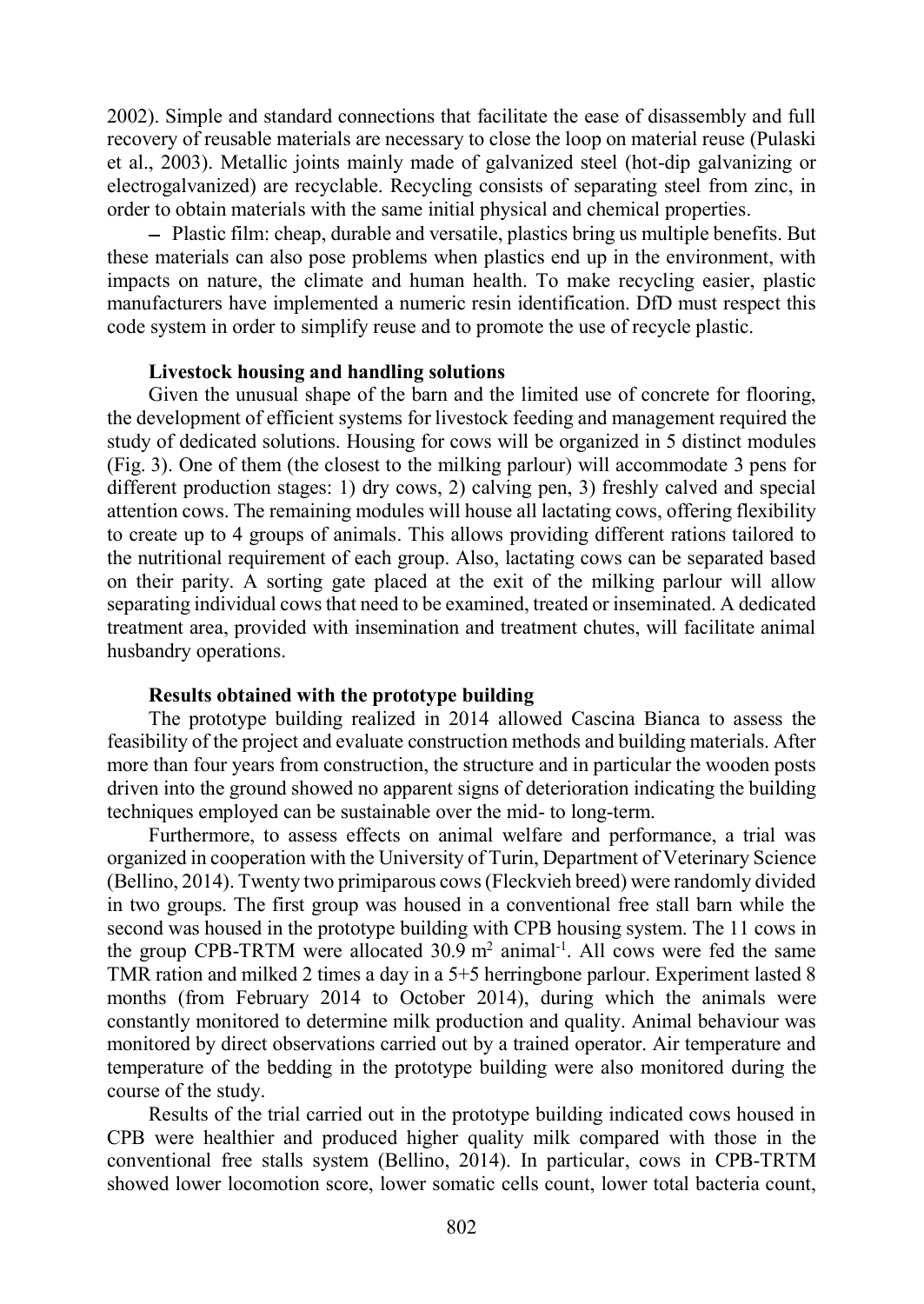and higher milk fat content. No differences were detected in milk yield and body conditions score among the two groups. Furthermore, compared with FS-TRTM, cows in CPB-TRTM showed less agonistic behaviours among herd mates and better interactions with humans. During the course of the study, temperature of the bedding was significantly higher than air temperature, indicating that the material was actively composting.

## **CONCLUSIONS**

The concept of DfD has the potential to limit the environmental impact of construction by supporting end-of-life disassembly and reuse of building materials. To date, such concept has been poorly implemented in the design of livestock housing and research in this specific field is still very sparse. The case study described in this paper demonstrates applying DfD extensively to dairy cows housing is feasible. However, novel and dedicated solutions need to be identified during early phases of the design process. Cultivated pack barns seem to be better suited to DfD compared with conventional housing systems, such as FS. Further research is strongly needed to develop viable DfD-oriented building solutions for livestock housing.

ACKNOWLEDGEMENTS. Authors acknowledge Cascina Bianca for their participation and support of this study. We thank Livio Bima, farm manager at Cascina Bianca, for sharing his invaluable experience.

#### **REFERENCES**

- Arpa Agenzia Regionale per la Protezione Ambientale. 2011. Fifty years of metereological data in Pedmont Region - Daily temperatures and rainfalls (1958-2009). https://www.arpa. piemonte.it/pubblicazioni-2/pubblicazioni-anno-2011. Accessed 04/10/2017 (in Italian).
- Barbari, M., Conti, L., Monti, M., Pellegrini, P., Rossi, G., Simonini, S. & Sorbetti Guerri, F. 2012. Antropizzazioni decostruibili per il non-consumo del territorio rurale: Progettazione per la decostruibilità. In: Proceedings of the National Congress of the Italian Society of Agricultural Engineering. L'edilizia rurale tra sviluppo tecnologico e tutela del territorio.<br>Firenze, Italy (in Italian).
- Barbari, M., Monti, M., Pellegrini, P. & Sorbetti Guerri, F. 2003. La costruzione di edifici agricoli in legno massiccio sulla base di progetti tipo. In: ARSIA Regione Toscana: Costruire in legno - Progetti tipo di fabbricati ed annessi agricoli (2 ed.). Firenze, Italy (in Italian).
- Barberg, A.E., Endres, M.I. & Janni, K.A. 2007b. Compost dairy barns in Minnesota: A descriptive study. Applied Engineering in Agriculture 23, 231-238.
- Barberg, A.E., Endres, M.I., Salfer, J.A. & Reneau, J.K. 2007a. Performance and welfare of dairy cows in an alternative housing system in Minnesota. Journal of Dairy Science 90, 1575– 1583.
- Bellino, C. 2014. Final report of activities carried out within the project "COMPOSTALLA". Grant n. 08000540743, PSR Piemonte 2013. Department of Veterinary Science, Univeristy of Torino, Italy (in Italian).
- Bewley, J.M, Robertson, L.M. & Eckelkamp, E.A. 2017. A 100-Year Review: Lactating dairy cattle housing management. Journal of Dairy Science 100(12), 10418-10431.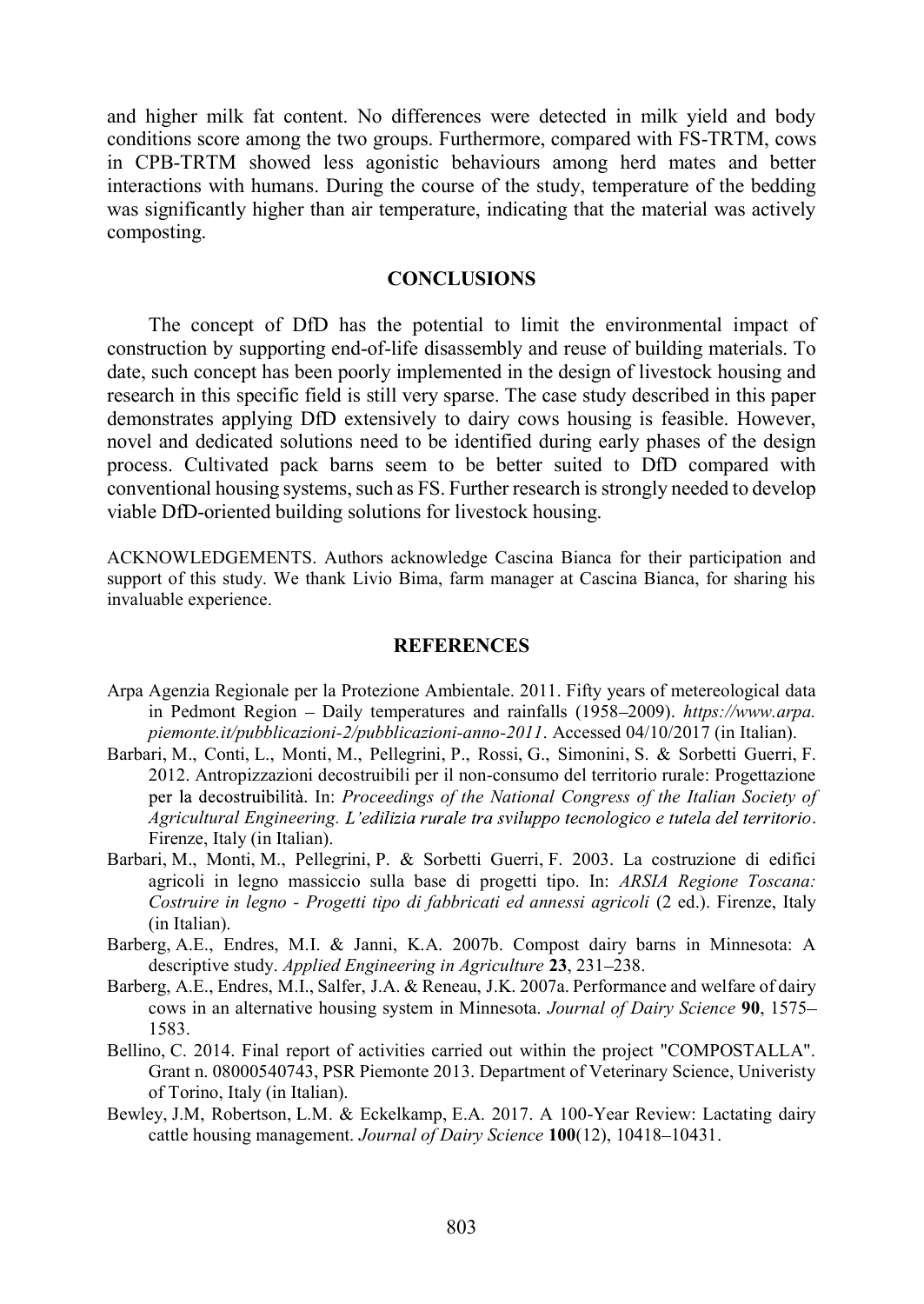- Black, R.A., Taraba, J.L., Day, G.B., Damasceno, F.A., Newman, M. C., Akers, K. A., Wood, C. L., McQuerry, K.J. & Bewley, J. M. 2014. The relationship between compost bedded pack performance, management, and bacterial counts. Journal of Dairy Science 97, 1–11.
- Boogaard, B.K., Oosting, S.J., Bock, B.B. & Wiskerke, J.S.C. 2011. The sociocultural sustainability of livestock farming: an inquiry into social perceptions of dairy farming. Animal 5(9), 1458-1466.
- Conti, L., Barbari, M. & Monti, M. 2016. Design of sustainable agricultural buildings.A case study of a wine cellar in Tuscany, Italy. Buildings  $6(2)$ , 1–8.
- de Boer, H. 2014. On farm development of bedded pack dairy barns in the Netherlands Nutrient balances and manure quality of bedding material. Report 709. Wageningen UR Livestock Research, Lelystad, NL.
- EFSA. 2009. Scientific report of EFSA prepared by the Animal Health and Animal Welfare Unit on the effects of farming systems on dairy cow welfare and disease. Annex to the EFSA Journal 1143, 1-284.
- Endres, M.I. & Barberg, A.E. 2007. Behavior of Dairy Cows in an Alternative Bedded-Pack Housing System. Journal of Dairy Science 90, 4192–4200.
- EU European Commission. 2016. The  $7<sup>th</sup>$  General Union Environment Action Programme to 2020. Brussel, Belgium. http://ec.europa.eu/environment/action-programme/. Accessed 15.9.2017.
- Falk, B. 2002. Wood-Framed Building Deconstruction: a source of Lumber Construction? Forest Products Journal  $52(3)$ , 8-15.
- Frattiani, S., Cagnazzi, B. & Cremonini, R. 2007. Il vento in Piemonte. Regione Piemonte, Turin, Italy (in Italian).
- Fregonesi, J.A. & Leaver, J.D. 2001. Behaviour, performance and health indicators of welfare for dairy cows housed in straw yard or cubicle systems. *Livestock Production Science* 68, 205– 216.
- Fulwider, W.K., Grandin, T., Garrick, D.J., Engle, T.E., Lamm, W.D., Dalsted, N.L. & Rollin, B.E. 2007. Influence of free-stall base on tarsal joint lesions and hygiene in dairy cows. Journal of Dairy Science 90, 3559-3566.
- Galama, P.J., Bokma, S., van Dooren, H.J., Ouweltjes, W., Smits, M. & Driehuis, F. 2011. Prospects for bedded pack barns for dairy cattle. Wageningen UR Livestock Research, Lelystad, The Netherlands.
- Guy, B. & Shell, S. 2002. Design for Deconstruction. In: *Proceedings of CIB Task Group 39* Deconstruction. Karlsruhe, Germany.
- Italian Government. 2008. Approval of new technical rules for constructions. Gazz. Uff. 04/02/ 2008, n. 29. http://www.camera.it/cartellecomuni/leg15/RapportoAttivitaCommissioni/ commissioni/allegati/08/08 all dm 2008.pdf. Accessed 20.9.2017 (in Italian).
- Janni, K.A., Endres, M.I., Reneau, J.K. & Schoper, W.W. 2007.Compost dairy barn layout and management recommendations. Applied Engineering in Agriculture 23, 97–102.
- Kester, E., Holzhauer, M. & Frankena, K. 2014. A descriptive review of the prevalence and risk factors of hock lesions in dairy cows. The Veterinary Journal 202, 222-228.
- Kic, P. 2017. Effect of construction shape and materials on indoor microclimatic conditions inside the cowsheds in dairy farms. Agronomy Research 15, 426–434.
- Klaas, I.C. & Bjerg, B.S. 2011. Compost barns An alternative housing system for dairy cows? CAB Reviews: Perspectives in Agriculture, Veterinary Science, Nutrition and Natural *Resources*  $6(45)$ , 1–9.
- Leso, L., Morshed, W., Conti, L. & Barbari, M. 2017. Evaluating thermal performance of experimental building solutions designed for livestock housing: the effect of greenery systems. Agronomy Research  $15(1)$ , 239–248.
- Leso, L., Uberti, M., Morshed, W. & Barbari, M. 2013. A survey of Italian compost dairy barns. Journal of Agricultural Engineering 44(e17), 120-124.